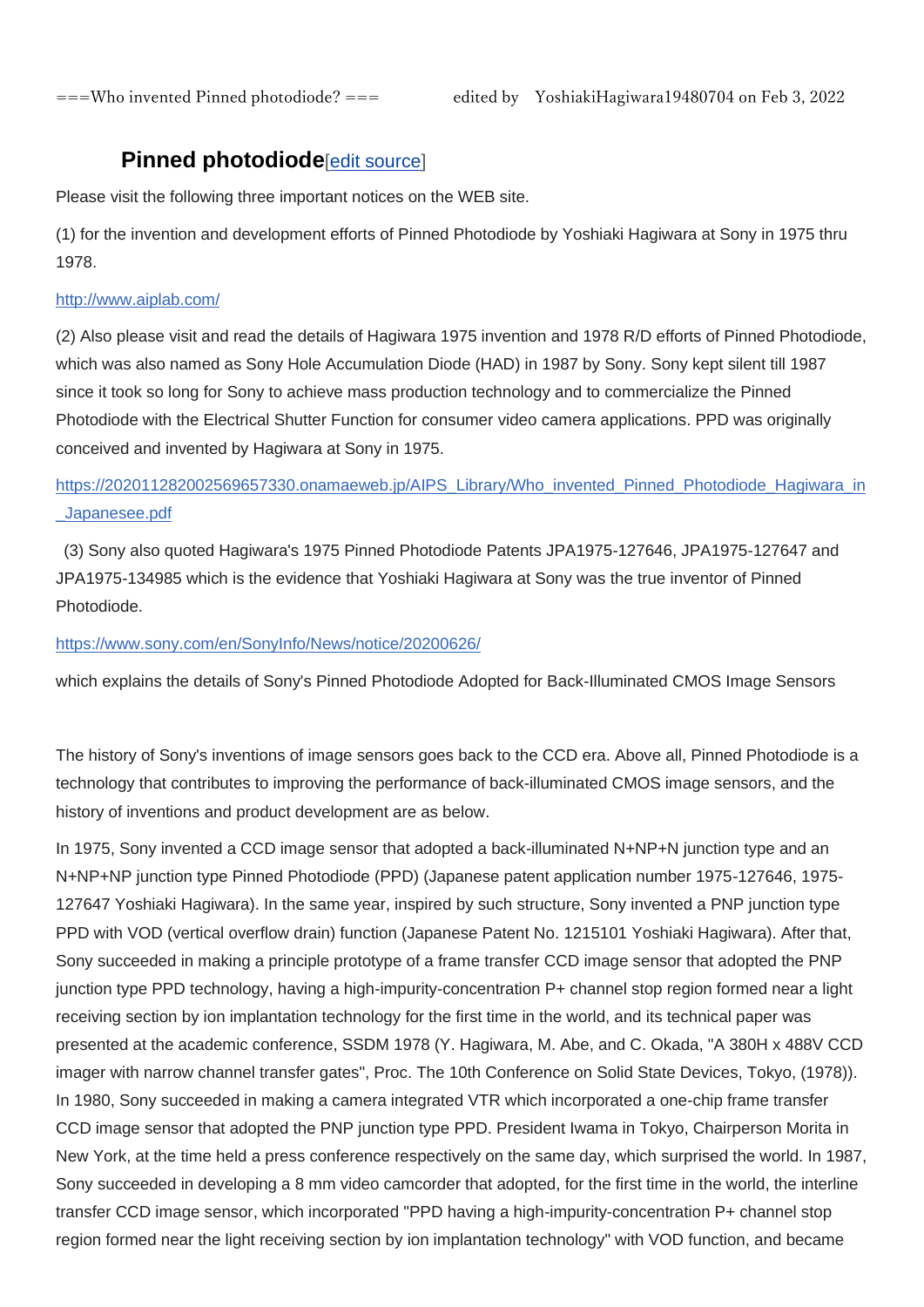the pioneer of the video camera market. The PPD technology that has been nurtured through such a long history is still used in back-illuminated CMOS image sensors.

The first pinned photodiode (PPD) was originally invented by Yoshiaki Hagiwara at Sony in 1975 to use for the interline CCD image sensors. Hagiwara at Sony invented PPD also with the antiblooming function in 1975.The evidence are given by the three Japanese patent application, JPA 1975-127646, JPA 1975-137647 and JPA 1975-134985. Hagiwara team also developed the first PPD and reported at SSDM1978 conference at Tokyo. The first pinned photodiode reported at SSDM1978 has a shallow P+ implant in the buried N type diffusion layer over a P-type substrate with the adjacent pinning heavily doped P+ channel stop regions formed by high ion implantation technology>Sony first PPD process did not used any epitaxial process and the convention LOCOS isolation which are known to induce the undesired dark current and white spots degrading the chip yields as reported in Sony 1978 SSDM paper published by Hagiwara team at Sony.

Sony PPD also had the unique surface P+P doping profile to create barrier potential to enhance the surface photo electron and separation to achieve a very high quantum efficiency for short wave blue light sensitivity.

This led to their invention of the pinned photodiode, a photodetector structure with low lag, low (electronics) noise, high quantum efficiency and low dark current.

It is not to be confused with the PIN photodiode. The PPD is used in CMOS Active sensors

[http://electronics.stackexchange.com/questions/83018/difference-between-buried-photodiode-and-pinned](http://electronics.stackexchange.com/questions/83018/difference-between-buried-photodiode-and-pinned-photodiode)[photodiode](http://electronics.stackexchange.com/questions/83018/difference-between-buried-photodiode-and-pinned-photodiode) Difference between Buried Photodiode and Pinned Photodiode. stackexchange.com, which also explained the difference of Buried Photodiode and Pinned Photodiode. Pinned Photodiode is a buried photodiode with the Pinned Surface to the external controlled fix voltage. But Buried photodiode is NOT always Pinned Photodiode. Buried Photodiode with the floating P+ surface is NOT Pinned Photodiode.

[http://electronics.stackexchange.com/questions/83018/difference-between-buried-photodiode-and-pinned](http://electronics.stackexchange.com/questions/83018/difference-between-buried-photodiode-and-pinned-photodiode)[photodiode](http://electronics.stackexchange.com/questions/83018/difference-between-buried-photodiode-and-pinned-photodiode) Difference between Buried Photodiode and Pinned Photodiode. stackexchange.com, which also said

that the first Pinned PD was invented by Hagiwara at Sony and is used in ILT CCD PD's,

and also the it has long been incorrectly attributed to Teranishi and to Fossum (in CMOS image sensors)"

The following the full text:

First off these are not PIN Photodiodes - which stands for P - Intrinsic- N. These have large depletion regions for higher internal QE (Quantum Efficiency) and faster response. You can't make an array with this design though.

Pinning, refers to fermi-level pinning or pinning to a certain voltage level. Or also the forcing or prevention of the fermi-level/voltage from moving in energy space.

You can get surface state pinning from the dangling Si/SiO2 bonds providing trapping centers. A buried PD (Photodiode) has a shallow implant that forces the charge carriers away from these surface traps. The Si/SiO2 surface contributes to increased leakage (dark current) and noise (particularly 1/f noise from trapping/detrapping). So confusingly a buried PD avoids pinning of the fermi-level at the surface.

A pinned PD is by necessity a buried PD, but not all buried PD's are pinned. The first Pinned PD was invented by Hagiwara at Sony and is used in ILT CCD PD's, these same PD's and the principles behind this complete transfer of charge are used in most CMOS imagers built today.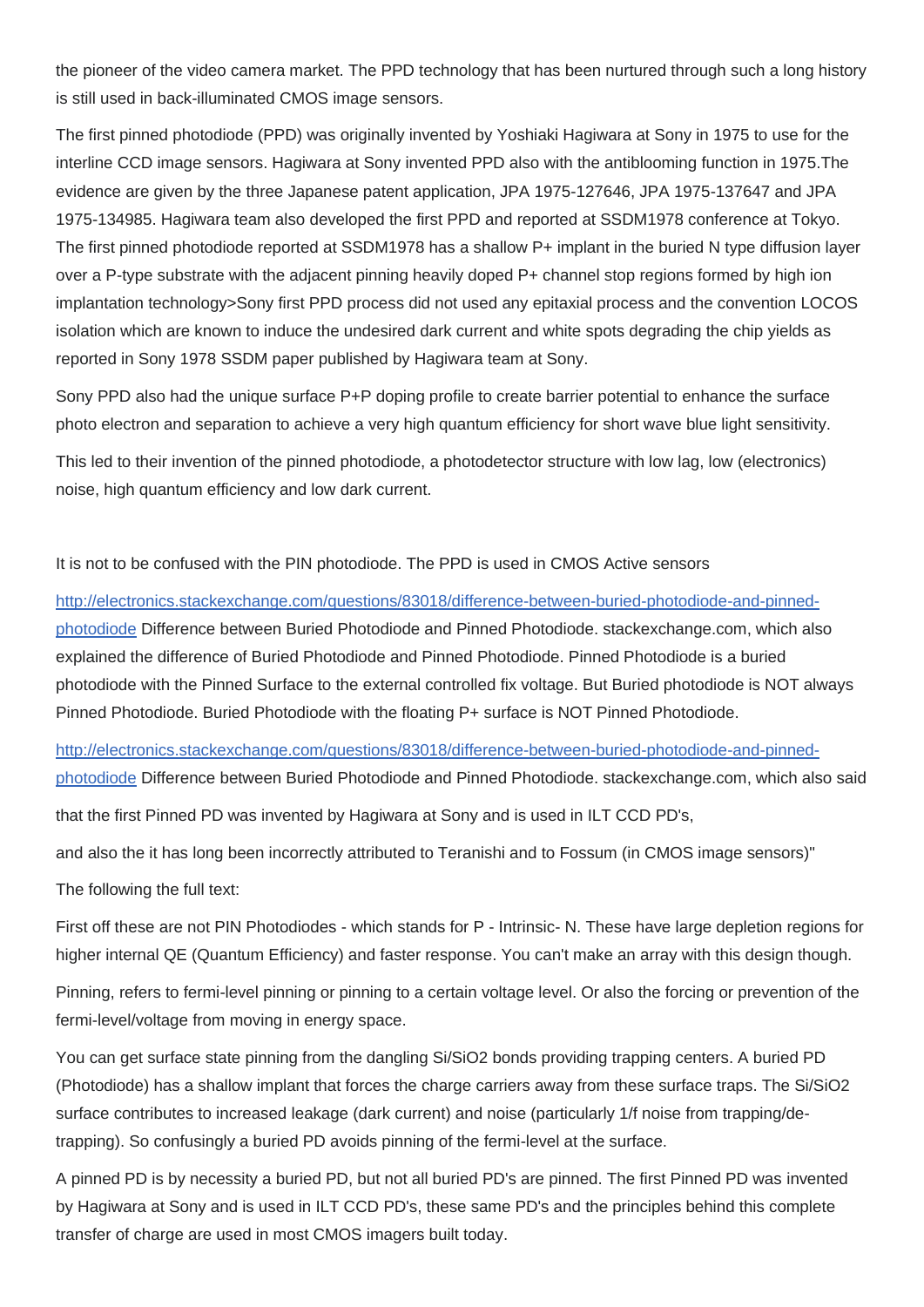A pinned PD is designed to have the collection region deplete out when reset. AS the PD depletes it becomes disconnected from the readout circuit and if designed properly will drain all charge out of the collection region (accomplishing complete charge transfer). An interesting side effect is that the capacitance of the PD drops to effectively zero and therefore the KTC noise qn=sqrt(KTC) also goes to zero. When you design the depletion of the PD to deplete at a certain voltage you are pinning that PD to that voltage. That is where the term comes from.

I've edited this Answer to acknowledge Hagiwara-san's contribution. It has long been incorrectly attributed to Teranishi and to Fossum (in CMOS image sensors)"

[http://electronics.stackexchange.com/questions/83018/difference-between-buried-photodiode-and-pinned](http://electronics.stackexchange.com/questions/83018/difference-between-buried-photodiode-and-pinned-photodiode)[photodiode](http://electronics.stackexchange.com/questions/83018/difference-between-buried-photodiode-and-pinned-photodiode) Difference between Buried Photodiode and Pinned Photodiode. stackexchange.com, which clearly explained clearly stated the diffeence of Buried Photodiode and Pinned Photodiode and Hagiwara at Sony was the inventer of Pinned Buried Photodiode.

Early charge-coupled device type image sensors with the single N+P junction photodiode with the floating surface N+ charge storage region suffered from shutter lag. The image lag problem was completed resolved by Sony 1975 invention and development efforts as explained in details in the question 83018 quoted as above.

Independently Buried Photodiode with the floating surface P+ region was also proposed and developed by Nobukazu Teranishi, Hiromitsu Shiraki and Yasuo Ishihara at NEC in 1980.

Fossum2014:US patent|4484210|U.S. Patent 4,484,210:

Solid-state imaging device having a reduced image lag.

However, their actual photodiode photodiode they produces had the serious image lag since it has the floating P+ surface with the buried N+ storage region.

They explained that lag can be eliminated if the signal carriers could be transferred from the photodiode to the CCD. But that was impossible since the NEC buried photodiode had a floating P+ surface without the adjacent P+ channel stops region needed to pin and fix the P+ surface potential to the substrate GND level.

NEC 1982 IEDM did not quote Sony original 1975 patents and 1978 works on Pinned Photodiode, that led to their invention of the pinned photodiode, a photodetector structure with low lag, low noise (electronics noise), high efficiency and low dark current (physics) dark current.

Fossum Paper was misleading and claimed that Hagiwara did not show the image lag feature in Hagiwara 1975 patent but it was not true. Fossum wrote a mislaading paper

[\[21\]](https://en.wikipedia.org/wiki/Photodiode#cite_note-Fossum2014-21)

Hagiwara at Sony invented PPD with the antiblooming function in 1975.

However, in English speaking IEEE Community, the PPD was in 1982 publicly reported by Teranishi and Ishihara with A. Kohono, E. Oda and K. Arai in 1982, with the addition of an anti-blooming structure.

[\[21\]\[](https://en.wikipedia.org/wiki/Photodiode#cite_note-Fossum2014-21)[22\]](https://en.wikipedia.org/wiki/Photodiode#cite_note-22)